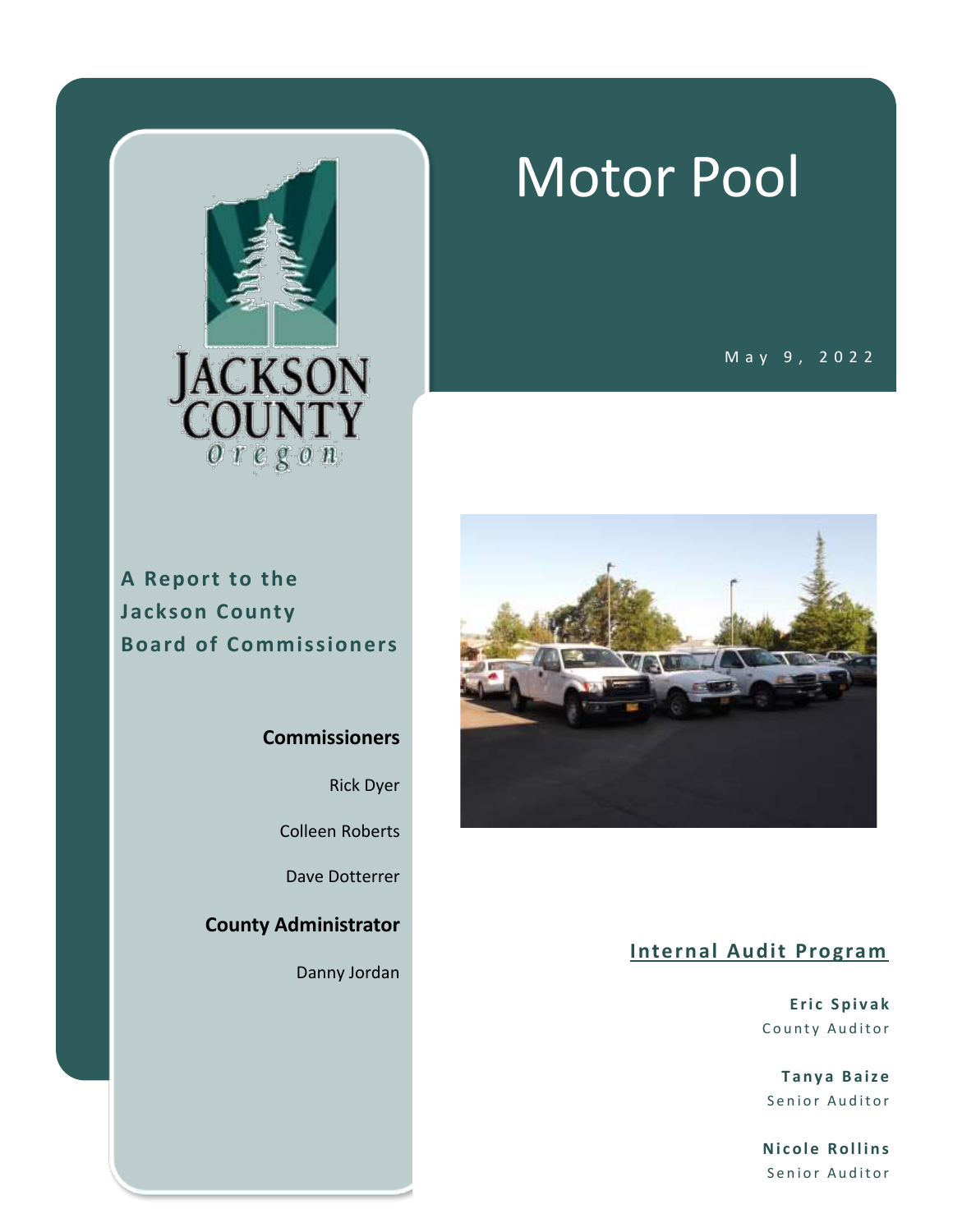



#### **Internal Audit**

**Eric Spivak** *County Auditor*

10 S. Oakdale, Room 214 Medford, OR 97501 Phone: (541) 774-6021 Fax: (541) 774-6705 SpivakER@jacksoncounty.org

**To: Board of Commissioners Re: Audit of the Jackson County Motor Pool Date: May 9, 2022**

The enclosed report presents the results of an audit over the Jackson County Motor Pool.

The objectives of the audit focused on the financial aspects of how the Motor Pool charges user departments. Overall, we found the financial practices to be sound and equitable.

Please feel free to contact me at your convenience if you have any questions or would like additional information not contained in the report.

C: Steve Lambert, Roads and Parks Director Jackson County Budget Committee Audit Committee Moss Adams, LLP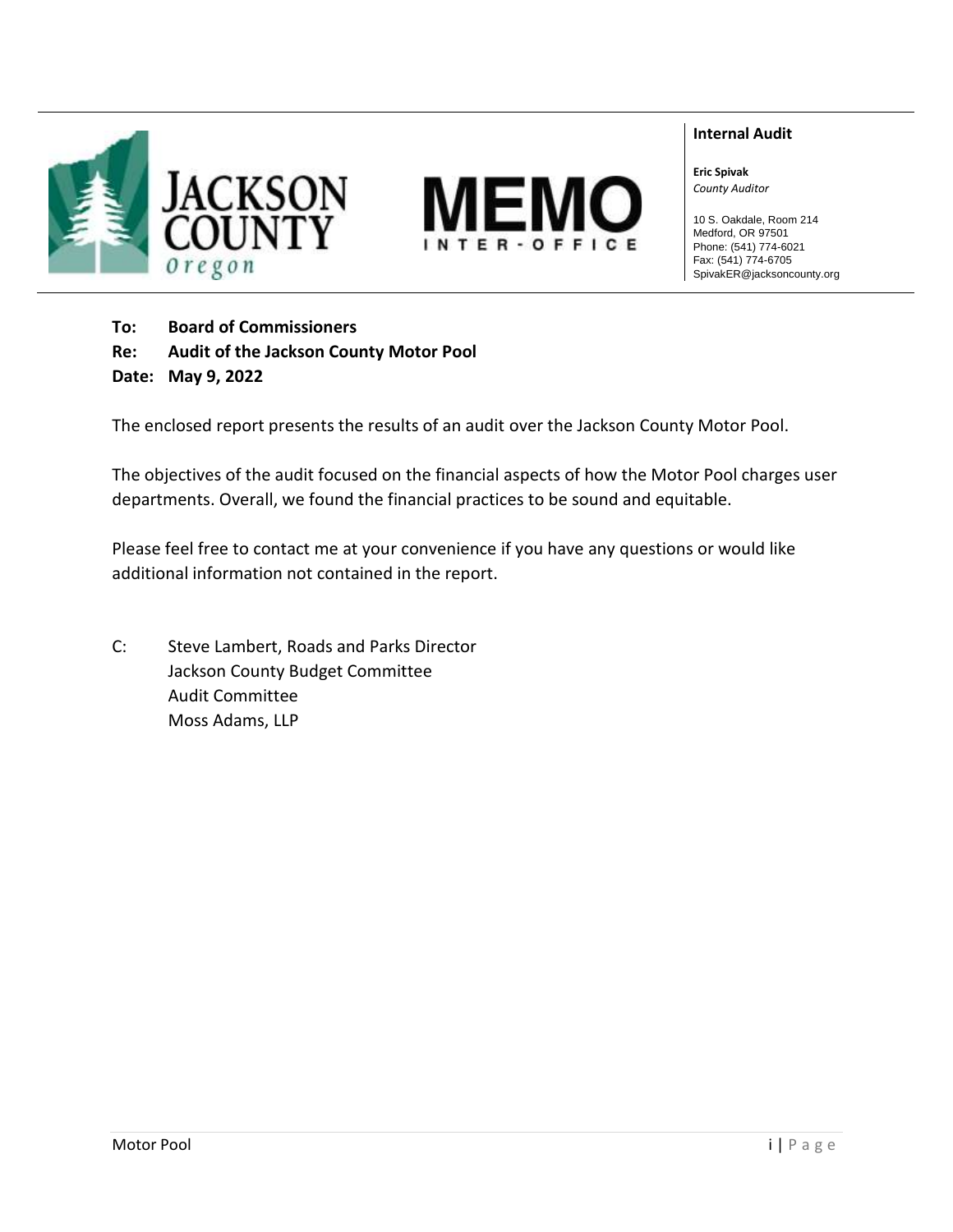

# **IN A NUTSHELL**

## **Audit Objectives**

The objectives of the audit focused on the financial aspects of how the Motor Pool charges user departments. Specifically, the objectives were designed to answer 5 questions which are relevant to the departments participating in the Pool and to Motor Pool management. The 5 questions are listed on page 4.

#### **What We Found**

Overall, we found the financial practices to be sound and equitable. Motor Pool recently changed one financial practice. This change (discussed in chapter 2) has the potential to reduce annual rate swings and influence when departments replace vehicles (discussed in chapter 3). To increase operational efficiency, Motor Pool also recently combined the Fleet and Motor Pool programs.

#### **What We Recommend**

Roads/Motor Pool has effectively balanced the challenge of needing to maintain adequate reserves with the interest of keeping rates down. Despite the effective performance, we do recommend development of a formalized policy that establishes parameters for the management of reserve balances. We make this recommendation for the benefit of future staff who may be tasked with this responsibility and also ensure there is appropriate oversight.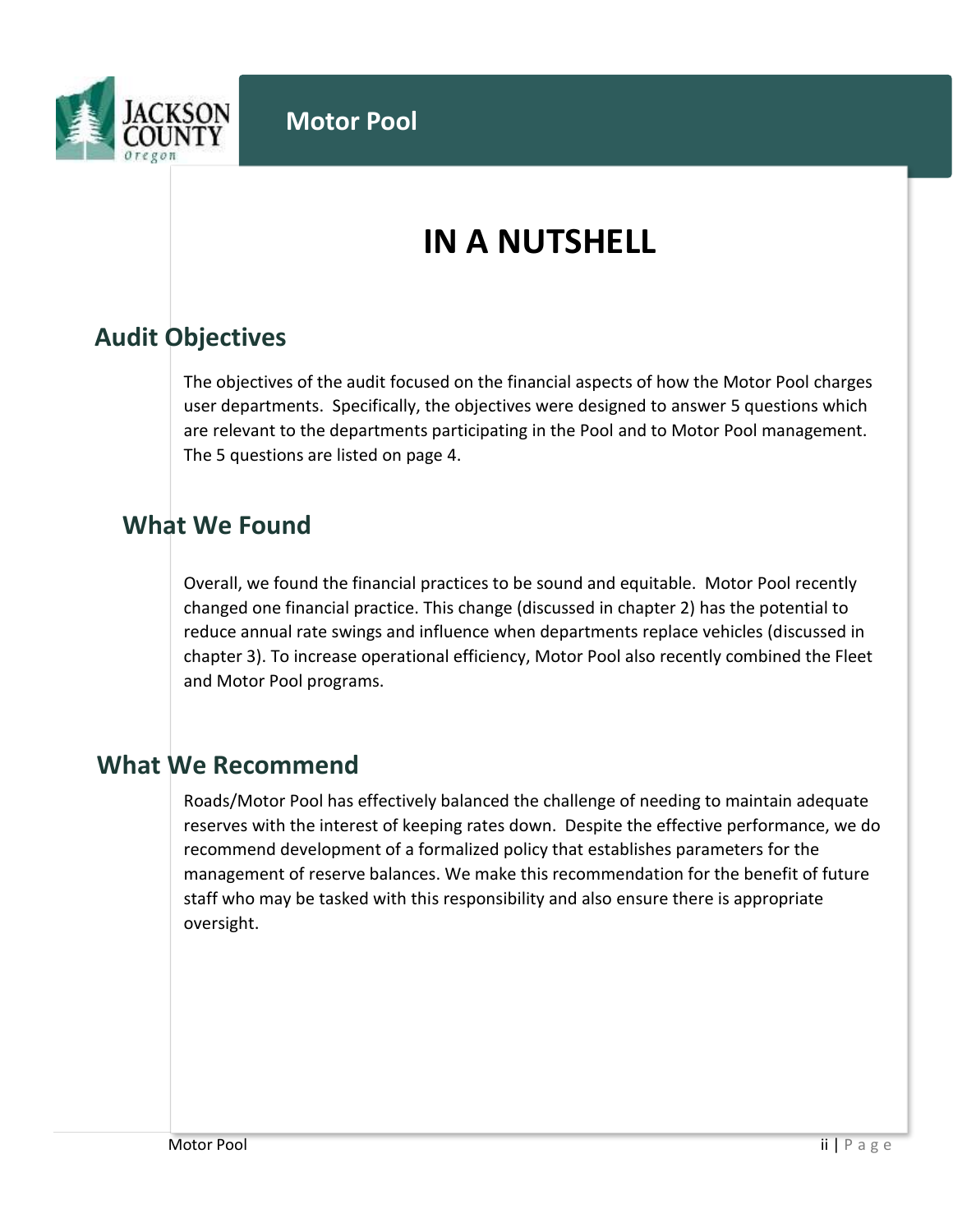| <b>Motor Pool</b><br>Background | The Motor Pool (MP) is an internal service fund tasked with                |
|---------------------------------|----------------------------------------------------------------------------|
|                                 | responsibilities relating to the acquisition, maintenance, and disposal of |
|                                 | County vehicles.                                                           |
|                                 |                                                                            |

The MP operates as a pool and charges the user departments on a monthly basis using a three-tier rate structure as described in Table 1 below to recover capital, fixed, and variable program costs. There are two general reasons pooling occurs:

- Pooling of costs for services provided to benefiting departments in order to calculate a reasonable and consistent billing/allocation process to recover costs. This is also referred to as central services, such as internal organization-wide accounting functions.
- Pooling of risk so that large, unpredictable individual financial risks become more predictable and are distributed among all members of the pool. Therefore, the higher costs of riskier departments/vehicles are offset by the lower costs of other departments/vehicles. Risk pooling is commonly used in the health insurance industry.

| <b>Rate Structure Component</b> | <b>Description</b>                                                |
|---------------------------------|-------------------------------------------------------------------|
| Overhead Rate                   | This rate is a flat rate charged monthly per vehicle, and covers  |
|                                 | the cost of administration of the program and expenses that       |
|                                 | are not directly attributable to a vehicle (e.g., utilities). The |
|                                 | monthly rate for FY21-22 is \$83 per vehicle.                     |
| Mileage Rate: Fuel &            | There are two subcomponents to the Mileage Rate, and both         |
| Maintenance                     | these subcomponent rates are charged based on actual miles        |
|                                 | driven each month. One component covers the cost of fuel,         |
|                                 | and the second component covers the cost of preventative          |
|                                 | maintenance and vehicle repairs needed due to normal wear-        |
|                                 | and-tear. The fuel rate is based on cost of fuel and the vehicle  |
|                                 | gas mileage. For FY21-22 the fuel rate ranged from 10 cents to    |
|                                 | 31 cents per mile driven. The maintenance rate is a flat rate     |
|                                 | for all vehicles and for FY21-22 the rate is 16 cents a mile.     |

| TABLE 1 - Motor Pool Rate Structure |
|-------------------------------------|
|                                     |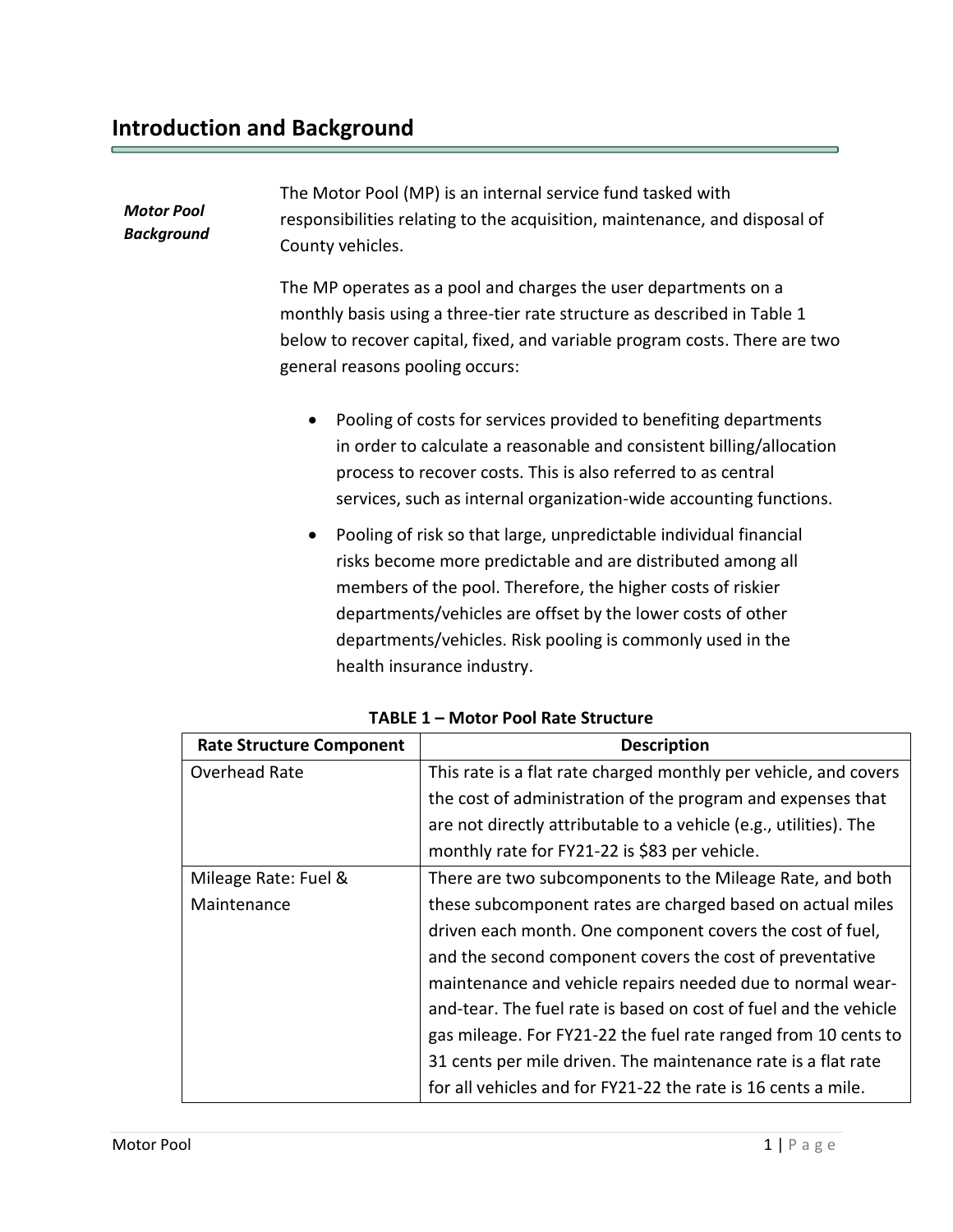| <b>Replacement Rate</b> | This rate is an amortized pre-payment intended to ensure        |
|-------------------------|-----------------------------------------------------------------|
|                         | that funds are available to replace an active vehicle that was  |
|                         | purchased by the department with a 'like' vehicle at the end    |
|                         | of the active vehicle's life. The pre-payment is to help        |
|                         | departments better budget for vehicle replacement costs by      |
|                         | spreading the cost of the vehicle over a period of time instead |
|                         | of requiring the department to pay for a new vehicle when       |
|                         | needed. The monthly rate is calculated based on the potential   |
|                         | future cost of the replacement vehicle, expected return on      |
|                         | sale of vehicles and reserve balances. At the beginning of      |
|                         | FY21-22, the rates for active vehicles ranged between \$170 to  |
|                         | \$1,615 per month.                                              |

The FY2021-22 MP budget was established at about \$3.7 million as detailed in Table 2 that follows. The budgeted FTE for the program sits at about 1.77. This FTE count reflects the allocation of management staff and not the direct staff (mechanics). This is because in FY20-21 the Motor Pool operations was moved from downtown Medford to the Road's Fleet Shop in White City. Therefore, the MP pays for the Fleet mechanics time only when that mechanic works on an MP vehicle.

| Category                             | Amount      |
|--------------------------------------|-------------|
| <b>Personnel Services</b>            | \$235,614   |
| <b>Materials &amp; Services</b>      | \$1,198,468 |
| Capital Outlay                       | \$1,270,000 |
| Contingency                          | \$289,304   |
| <b>Ending Balance &amp; Reserves</b> | \$715,949   |
| <b>TOTAL</b>                         | 3,709,335   |
| <b>Full-Time Equivalent</b>          | 1.77        |

**TABLE 2 – Fiscal Year 2021-22 Motor Pool Adopted Budget**

*Source: Jackson County FY21-22 Adopted Budget*

The Motor Pool oversees a fleet of 360 vehicles. Below in Table 3 is a break-down of active vehicles by department, and also the miscellaneous items such as trailers, motorcycles, etc., that make-up the remaining four percent (16) of assets that MP oversees.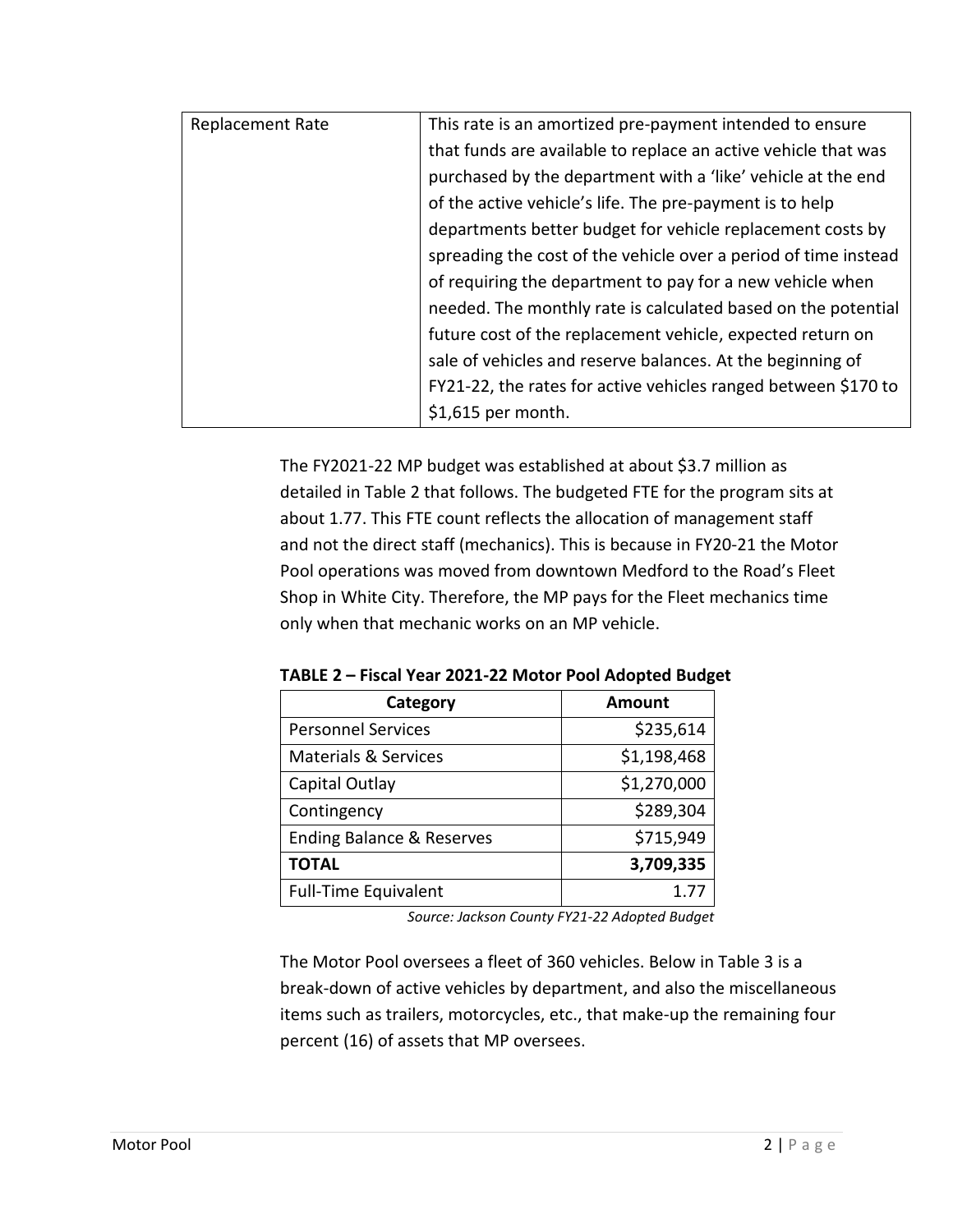|                                  |                 | <b>Miscellaneous</b>     |                |            |
|----------------------------------|-----------------|--------------------------|----------------|------------|
| <b>Department</b>                | <b>Vehicles</b> | <b>Items</b>             | <b>Total</b>   | % of Fleet |
| Sheriff                          | 148             | 5                        | 153            | 41%        |
| <b>Community Justice</b>         | 41              | 5                        | 46             | 12%        |
| <b>Health and Human Services</b> | 42              | 1                        | 43             | 11%        |
| Roads                            | 34              | 0                        | 34             | 9%         |
| Parks                            | 32              | 0                        | 32             | 9%         |
| <b>Development Services</b>      | 15              | 0                        | 15             | 4%         |
| <b>Facility Maintenance</b>      | 12              | 3                        | 15             | 4%         |
| Assessor                         | 12              | 0                        | 12             | 3%         |
| Motor Pool (Trippers)            | 11              | 0                        | 11             | 3%         |
| Airport                          | 5               | 0                        | 5              | 1%         |
| Expo                             | $\overline{2}$  | $\overline{\mathcal{L}}$ | 4              | 1%         |
| Surveyor                         | 3               | 0                        | 3              | 1%         |
| Watermaster                      | $\overline{2}$  | 0                        | $\overline{2}$ | 1%         |
| Mail Courier                     | $\mathbf{1}$    | $\Omega$                 | 1              | 0%         |
| <b>TOTAL</b>                     | 360             | 16                       | 376            | 100%       |

#### **TABLE 3 – Vehicles by Department**

*Source: Auditor Analysis of Fleet Focus Data*

The Sheriff's Office, Community Justice, and Health and Humans Services are the primary Motor Pool departments. Together they account for 64% percent of vehicles and miscellaneous items. The 11 vehicles assigned to the Motor Pool program include 'tripper vehicles,' which is the term used for vehicles that can be rented from MP for a daily or short-term use.

The last detail audit of the Motor Pool program was done in FY2012-13. Naturally, there has been some changes to the MP program since the finalization of that audit. These changes included the physical location of the Motor Pool, as mentioned above, is now located in White City at the Road's Fleet shop instead of downtown Medford; there was a change to the replacement rate calculation by removing the vehicle class factor from the rate schedule and basing the rates on future purchase price, useful life and miles projected to be driven; and lastly a new Program Manager was hired in 2017 with the retirement of the prior Program Manager.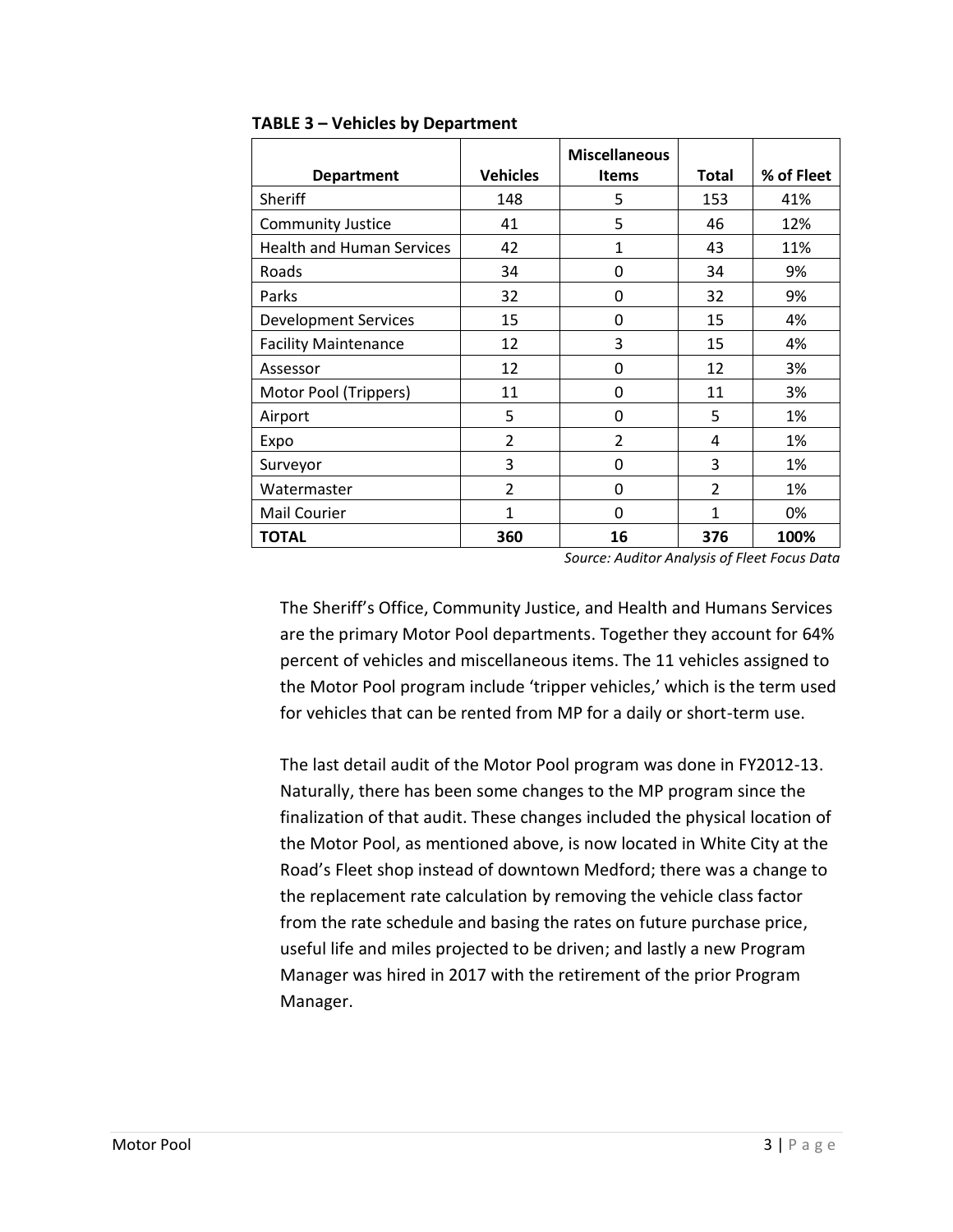| <b>Audit Authority</b>                                                             | We conducted our audit in accordance with Codified Ordinance 218<br>pertaining to the County Auditor. This audit was included in our fiscal<br>year 2021-22 Internal Audit Plan.                                                                                                                                                                                                                                                                                                                                                                                                                                                                                                                                           |  |
|------------------------------------------------------------------------------------|----------------------------------------------------------------------------------------------------------------------------------------------------------------------------------------------------------------------------------------------------------------------------------------------------------------------------------------------------------------------------------------------------------------------------------------------------------------------------------------------------------------------------------------------------------------------------------------------------------------------------------------------------------------------------------------------------------------------------|--|
| <b>Compliance with</b><br><b>Government</b><br><b>Auditing</b><br><b>Standards</b> | We conducted this performance audit in accordance with generally<br>accepted government auditing standards. These standards require that<br>we plan and perform the audit to obtain sufficient, appropriate evidence<br>to provide a reasonable basis for our findings and conclusions based on<br>our audit objectives. We believe that the evidence obtained provides a<br>reasonable basis for our findings and conclusions based on our audit<br>objectives. Additionally, the standards address the importance that<br>auditors be independent of management. The Internal Audit program<br>operates in compliance with the generally accepted government auditing<br>independence standard for internal audit shops. |  |
| Confidential or<br><b>Sensitive</b><br><b>Information</b>                          | We did not withhold information that would be considered sensitive or<br>confidential.                                                                                                                                                                                                                                                                                                                                                                                                                                                                                                                                                                                                                                     |  |
| <b>Audit Conclusion</b>                                                            | We found that Motor Pool's financial practices are sound and equitable,<br>and no changes are needed over these practices. While the review of<br>internal control was not relevant to the audit, we did identify one area<br>where practices should be formalized into a policy. We do not believe<br>that the lack of a formal policy is a significant deficiency in internal<br>control, however, we make this recommendation to create a formal<br>policy for the benefit of future staff who may be tasked with this<br>responsibility of maintaining reserves for future purchases and also<br>ensure there is appropriate oversight.                                                                                |  |
| Audit Objectives,<br>Scope &                                                       | Our audit objectives focused on answering the following 5 questions:                                                                                                                                                                                                                                                                                                                                                                                                                                                                                                                                                                                                                                                       |  |
| <b>Methodology</b>                                                                 | 1. Should the overhead rate and mileage rate be trued-up each year<br>based on actual expenses?                                                                                                                                                                                                                                                                                                                                                                                                                                                                                                                                                                                                                            |  |
|                                                                                    | 2. Are replacement rates covering the actual cost of replacing a vehicle?                                                                                                                                                                                                                                                                                                                                                                                                                                                                                                                                                                                                                                                  |  |
|                                                                                    | 3. Should the current practice of putting the proceeds from the sale of a<br>vehicle into the pool's funds be changed to the practice of giving the                                                                                                                                                                                                                                                                                                                                                                                                                                                                                                                                                                        |  |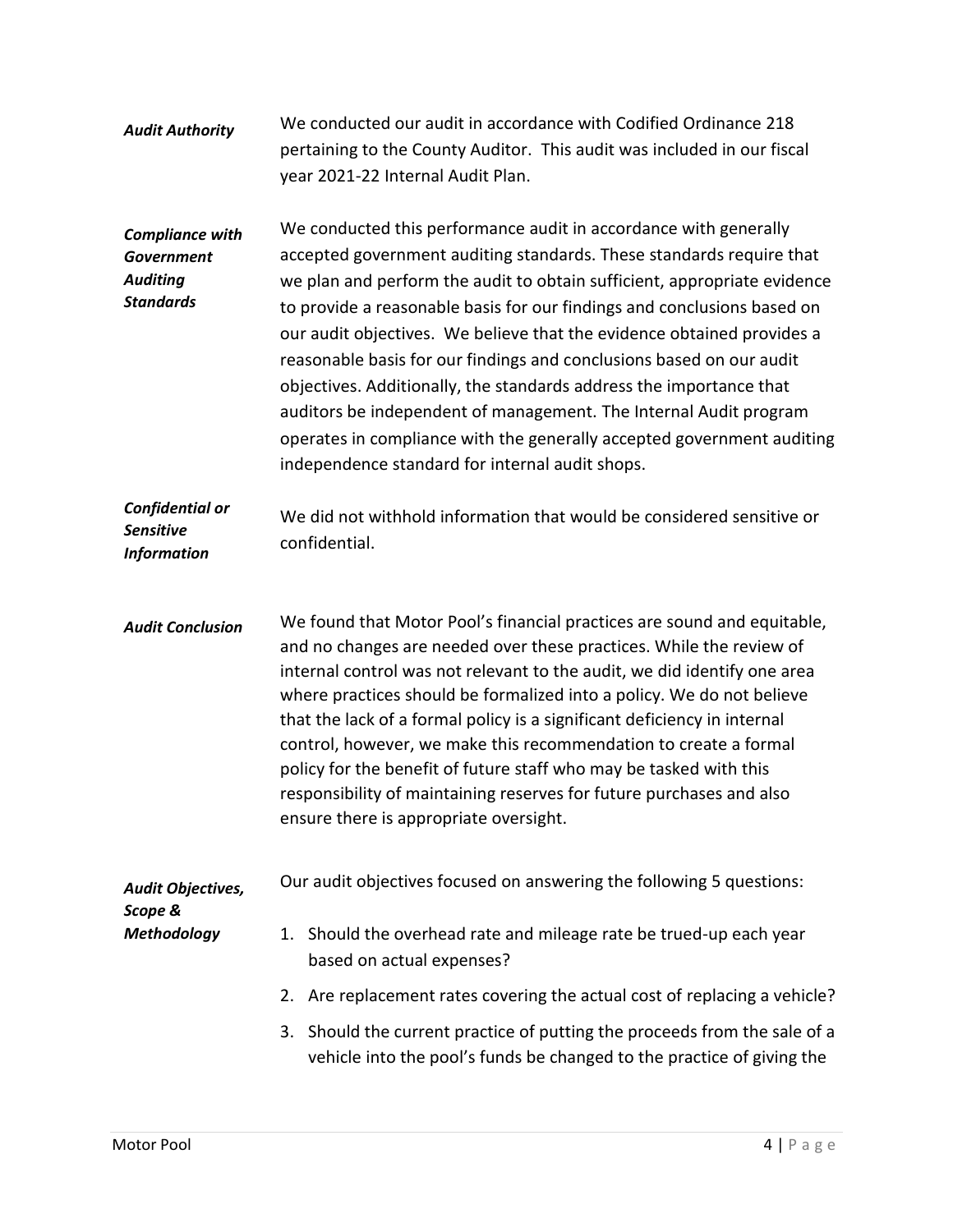proceeds to the department in order to disincentive the departments from hanging on to cars?

- 4. Are reserves sufficient?
- 5. Is the mileage rate (maintenance subcomponent) equitable across vehicle types?

Our audit procedures included:

- Reviewing Motor Pool Adopted Budgets
- Reviewing Motor Pool financial information
- Reviewing Motor Pool rate calculations for last six years
- Reviewing vehicle history information in Fleet Focus
- Reviewing vehicle sale/purchase information for FY19-20 through beginning of FY21-22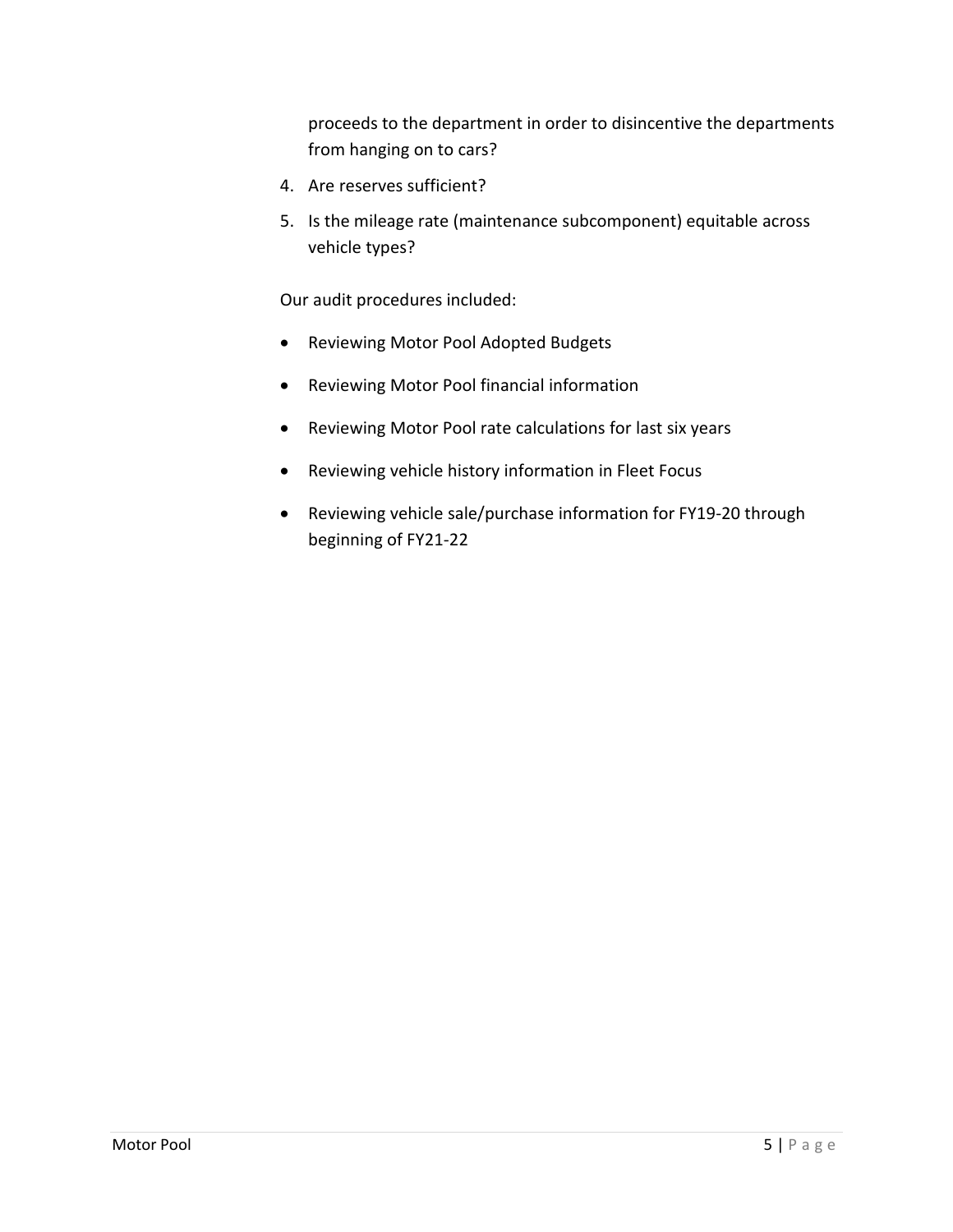We found that over a four-year period there was a minimal difference between the combined revenue collected from the overhead and mileage rates as compared to the actual expenses intended to be offset by the overhead and mileage revenue. Therefore, we do not believe changing the current system to a true-up system is warranted.

There are two methods that can be used to recoup costs for internal service funds. One method is to allocate budgeted costs on a reasonable basis to the user departments and then perform a true-up based on actual expenses at year-end. The other method is to calculate a billing rate that is then charged to the user departments. With this method, instead of the year-end true-up, the under/over recoupment of expenses is applied to the next year's billing rate.

The current method used by Motor Pool is similar to the billing method referenced above. The current method used by MP for calculating the rates takes into consideration the fluctuation of costs and revenue needs and therefore the rates are adjusted, as necessary, from year-to-year to recoup more or to lessen the burden on user departments in the upcoming year.

We calculated the difference between actual revenue collected and actual expenses for the overhead rate and mileage rate over a four-year period from FY17-18 to FY20-21. We performed this calculation because a significant difference for an extended period of time between actual revenue received and actual expenses can be an indication that the calculation method isn't working or that a different method may be warranted.

We found that MP does a good job estimating and, as necessary, adjusting the rates from year-to-year so not to charge the departments too much or too little. For example, in FY19-20 the overhead rate charged resulted in revenue exceeding expenses by about \$66,000. This additional revenue received in FY19-20 was offset in FY20-21 when the monthly overhead rate from was reduced from \$71 to \$66, which resulted in \$75,000 more in expenses than revenue for the year.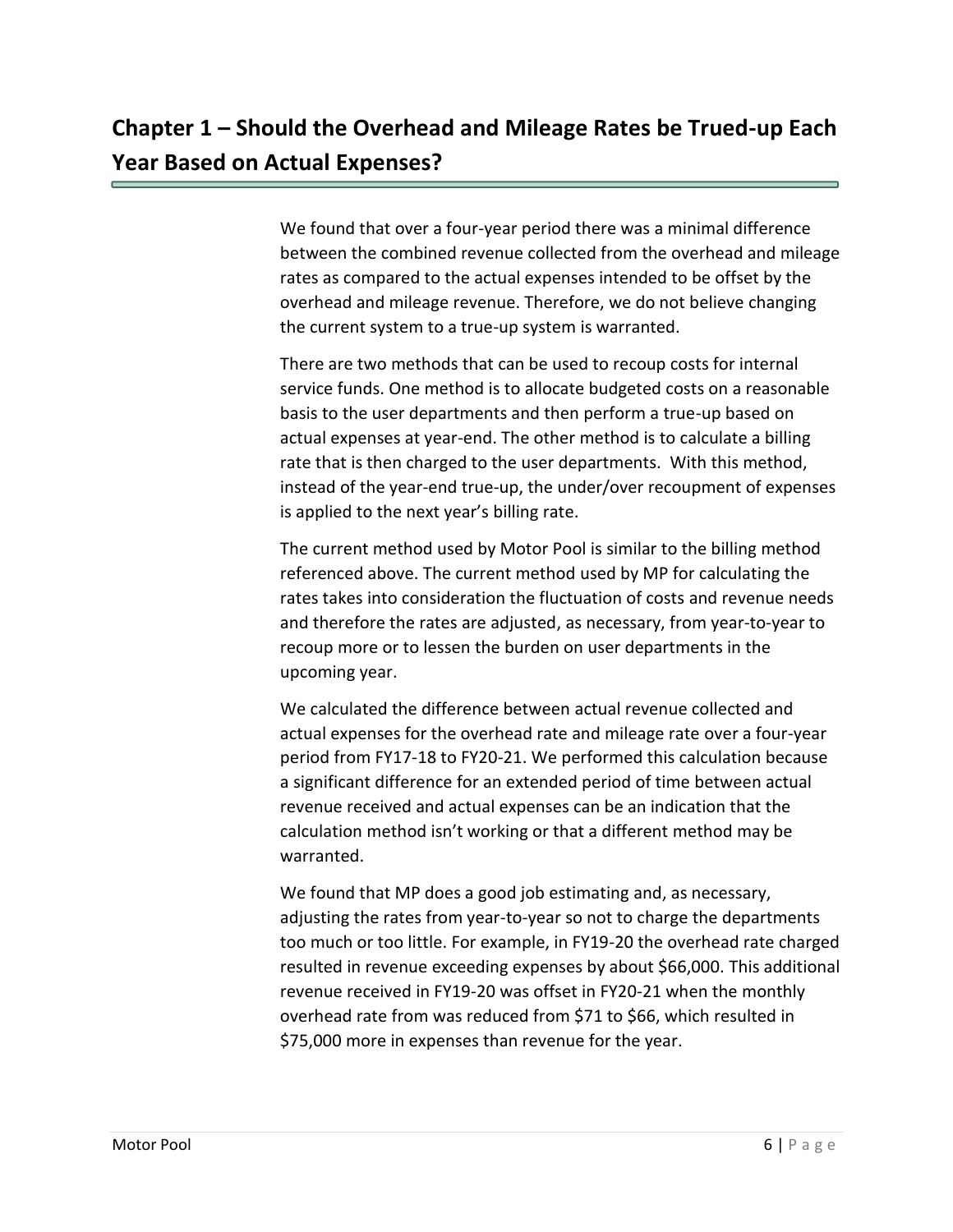There had been lower variances in FY17-18 and FY18-19 then in the FY19- 20 and FY20-21 variances discussed above. The increase in variance is explainable by various changes and events that occurred during these years. In FY20-21, the Motor Pool was moved to a different location. Also, the Road and Park's Director acted as the County's Emergency Operations Director during the COVID pandemic and in response to the September 2020 fires. Therefore, the budgeted costs for his oversight of the MP was reflected in the overhead rate calculation, however, his actual labor hours were allocated to the COVID and fire emergency response. As a result, the actual expenses were lower than anticipated.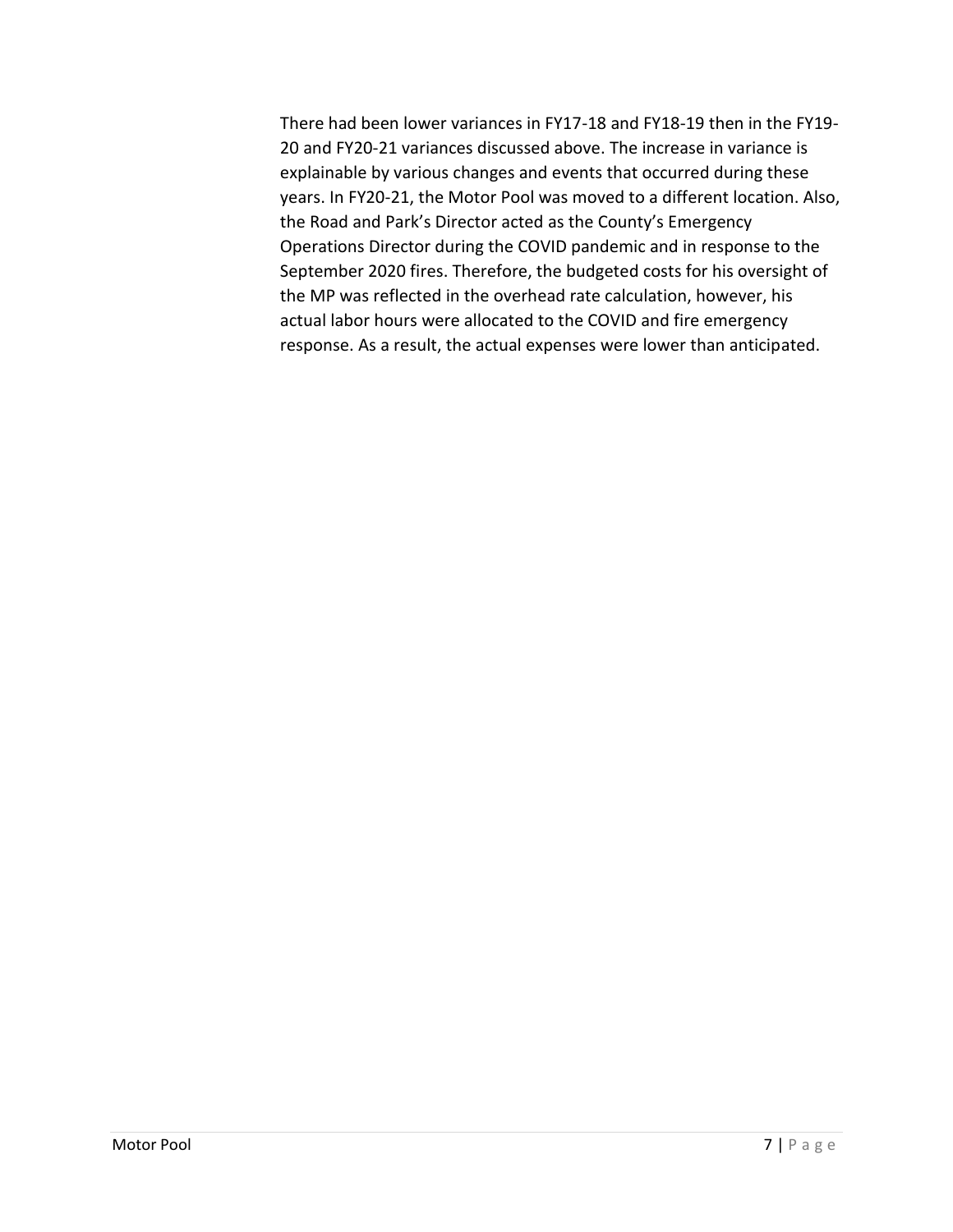## **Chapter 2 – Are Replacement Rates Covering the Actual Cost of Replacing a Vehicle?**

As discussed in the introduction, Motor Pool (MP) imposes a monthly replacement charge to replace a department's active fleet vehicle. Departments initially purchase a vehicle with the department's own funds, but then begin pre-paying for the future cost that will be incurred to replace the vehicle. The revenue from the replacement charge is then placed in a reserve fund which is used to purchase the next replacement vehicle (i.e., to replace the replacement vehicle). This practice spreads the department's cost of replacing an existing vehicle over several years and serves as an alternative to a department having to plan for the impact to its annual budget of the total cost of purchasing a replacement vehicle. To reiterate – If a department with 10 vehicles were to decide it needs 11 vehicles, then it would need to initially pay the full cost of adding the 11th vehicle. Replacement charges are only used to replace vehicles and not increase the fleet size.

In establishing the monthly replacement rate, MP must estimate what a new vehicle will cost several years into the future and it also must estimate the amount of revenue it will receive when the vehicle being replaced is sold at auction. If MP were to set the rates too low, it would create the risk of not recouping the cost of the replacement vehicle. However, if it were to set rates too high it would cause departments to overpay for their replacement vehicles which would result in there being an unnecessarily high reserve balance.

Historically, MP's practice has been to adjust replacement rates as the reserve balance gets too high or too low. This practice was effective in keeping the reserve balance at an appropriate level but an unintended consequence was that it created large swings in replacement rates, as shown below in Chart 1 which displays the replacement rate as a percentage of the estimated replacement cost of a vehicle to be recouped through the monthly charge. For example, in FY2010-11 the rate was intended to replace 71% of the replacement cost through the monthly charge. It was intended that the remaining 29% would be derived from a combination of the revenue from the sale of the disposed vehicle being replaced, current revenues and the fund's reserve balance.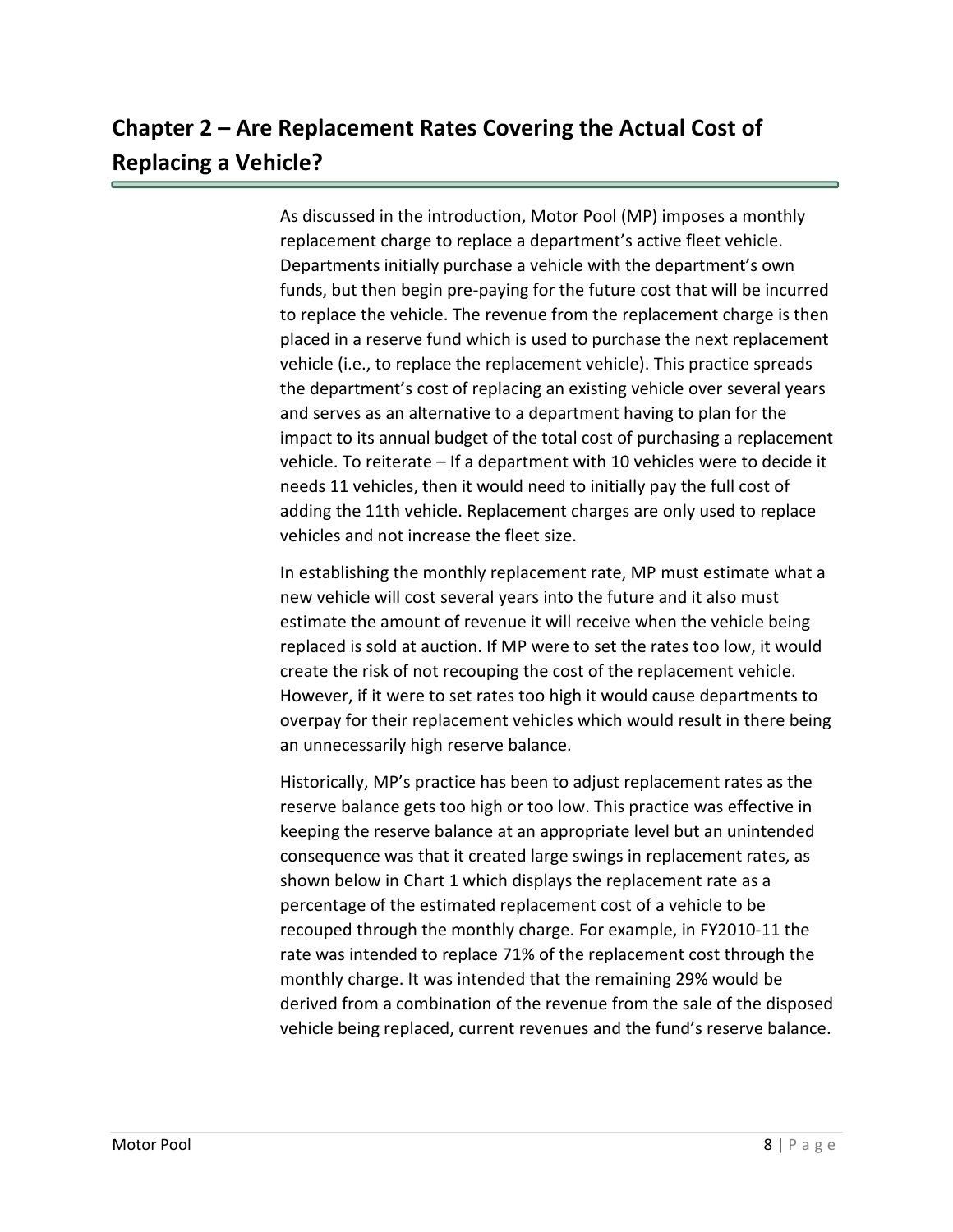MP lowered the 71% to 60% in FY2011-12. MP lowered it again in FY2012-13 to further reduce the reserve before returning to the 70% rate in FY2013-14.



**CHART 1 – Replacement Cost Factor**

At the beginning of the audit, Motor Pool explained that it is replacing this practice of adjusting rates. Instead, it's new practice will be to give a one-time "kicker" rebate to user departments when reserves reach levels that are considered above sufficient. This "kicker" will be used instead of lowering the replacement rate. This will remove the large swings in the replacement rate and hopefully any confusion that user departments experienced when their replacement rates change significantly yearfrom-year.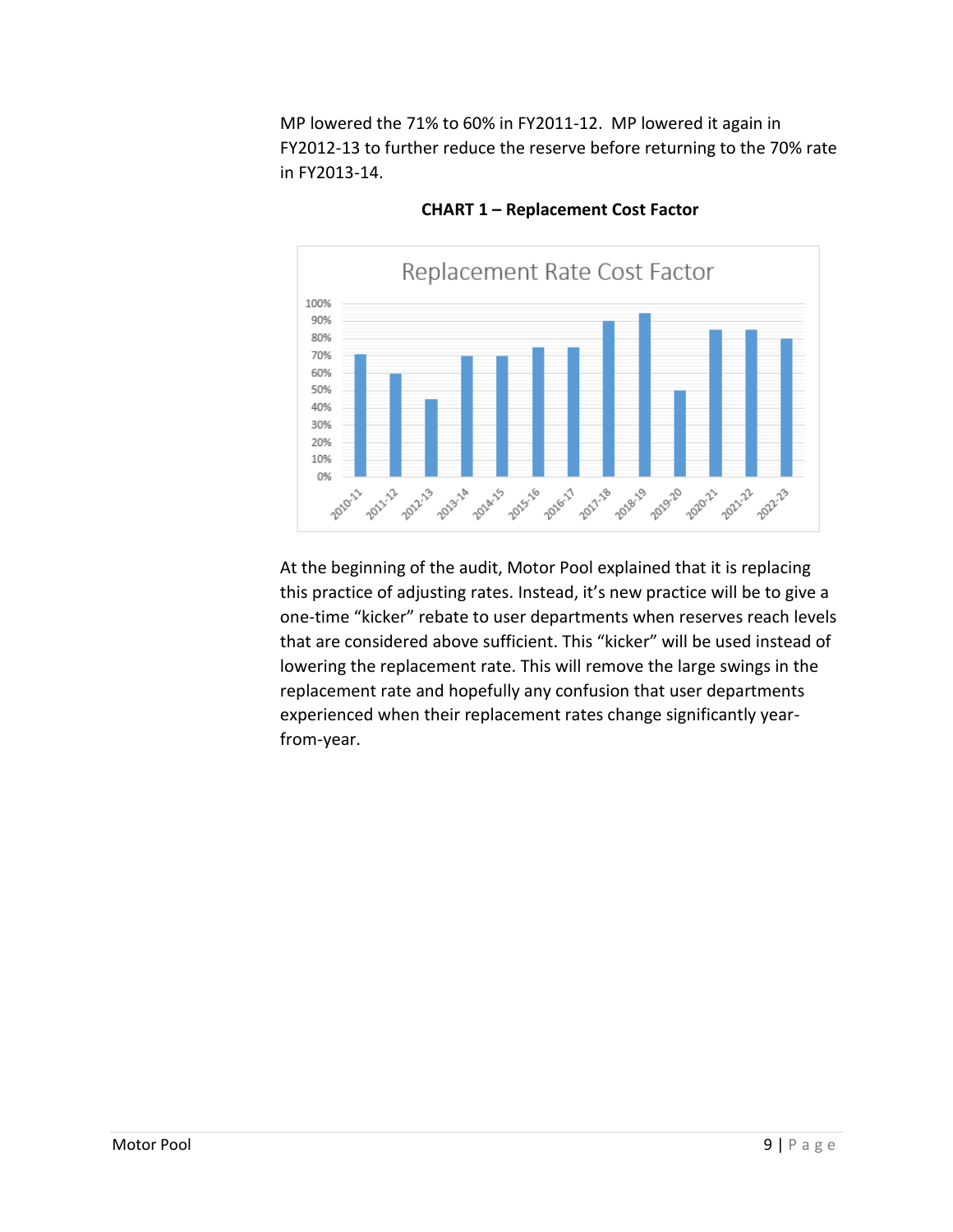# **Chapter 3 – Should the proceeds from the sale of a vehicle be given to the user department to help disincentive departments from hanging on to cars?**

This question was asked by the prior Roads and Parks Director due to concerns that departments were holding on to cars past the cars expected life. The practice of holding on to cars past their expected life may benefit the department but it may do so at the detriment of the Motor Pool (MP).

As you may recall from Chapter 2, MP anticipates receiving revenue from the sale of vehicles and plans on this revenue partially offsetting the cost of the replacement vehicles. This anticipated revenue is therefore factored into the equation when MP establishes monthly replacement charges. However, the longer a department holds on to a car past its expected life, the less revenue MP is likely to earn when the vehicle is eventually sold at auction.

Over the last five fiscal years from FY2016-17 through FY2020-21, revenue from the sale of vehicles helped offset about 9% of the cost of purchasing replacement vehicles.

We cannot accurately estimate the financial impact of delaying the sale of a used vehicle for one or two additional years. Additionally, the impact of supply chain issues on the market for both new and used automobiles makes it hard to analyze trends over time.

Despite these challenges, we did review MP's used vehicles sales for FY2019-20 through FY2021-22. We reviewed nineteen (19) of these sales that had sales information readily available during this period. The majority of these sales were Sheriff vehicles which accounted for about 63% of the vehicles.

Although Sheriff's vehicles account for 63% of the vehicles sold, the revenue from these vehicles only accounted for 53% of the total revenue earned from the sale of the 19 vehicles. However, because the type and condition of each of the 19 vehicles will affect the auction sale price, we cannot definitely say it supports the hypothesis that holding on to vehicles past their expected life may benefit the individual department but in a way that is not equitable to the other departments participating in the motor pool.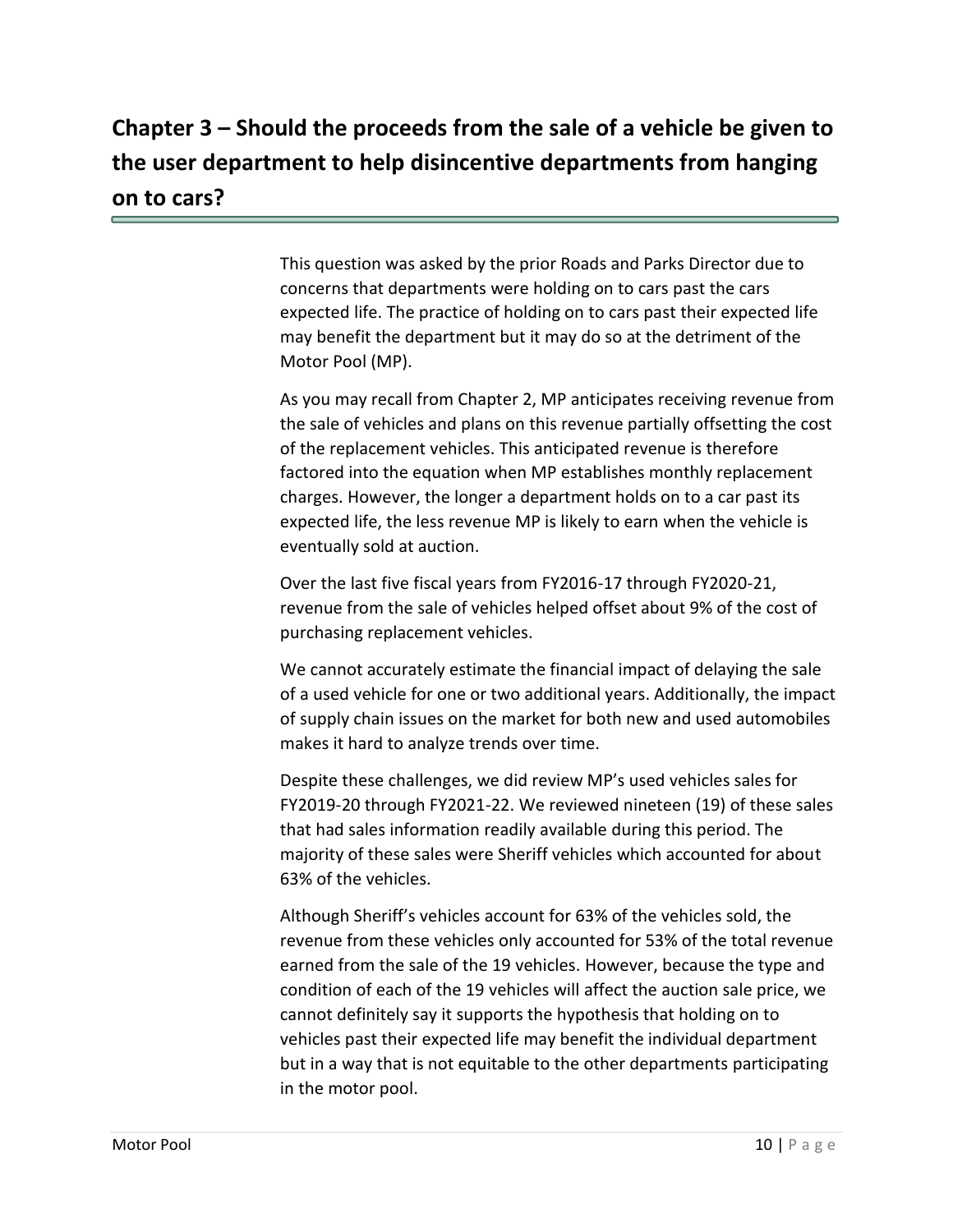Accordingly, the question "whether the proceeds from the sale of a vehicle should be given to the user department to help disincentive departments from hanging on to cars?" needs to be considered within the context of the larger question as to whether there should be a pooled approach to vehicle purchase costs or whether departments should be responsible for the actual cost of their purchases (e.g., perform a true-up when a replacement vehicle is purchased).

Table 4 below shows the details of the 19 vehicle sales reviewed that occurred from FY2019-20 through FY2021-22.

| <b>Department</b>           | <b>Number of Vehicles</b> | <b>Total Sales</b> |  |
|-----------------------------|---------------------------|--------------------|--|
|                             | Sold                      | <b>Proceeds</b>    |  |
| <b>Mail Courier</b>         |                           | \$4,800            |  |
| <b>Facility Maintenance</b> |                           | \$9,900            |  |
| Parks                       |                           | \$14,201           |  |
| <b>Community Justice</b>    | 3                         | \$20,350           |  |
| Sheriff                     | 12                        | \$56,603           |  |
| <b>TOTAL</b>                | 19                        | \$105,854          |  |

**TABLE 4 – Vehicle Sales Information by Department**

*Source: Auditor Analysis of Sales Information*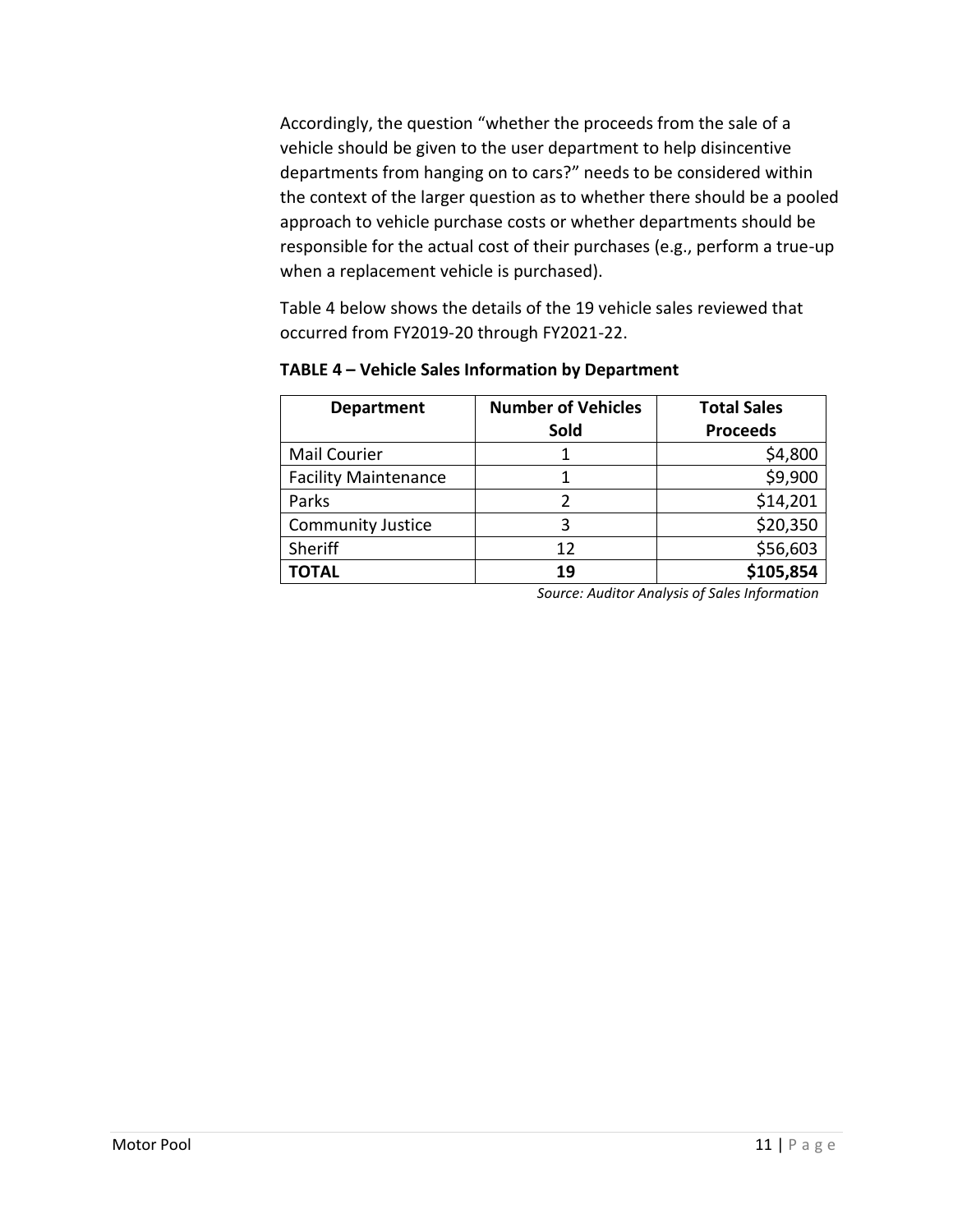As discussed earlier, departments pay a monthly replacement charge that is, in essence, a pre-payment for the purchase of a future (replacement) vehicle. The pre-payments are placed in the Motor Pool (MP) fund and the fund is used when MP purchases vehicles.

As of June 30, 2021, the fund had a balance of about \$1.3 million. MP projected spending about \$2 million for vehicle purchases in FY21-22. Monthly replacement charge revenue budgeted at \$1.2 million for FY21- 22 is intended to offset the \$.7M deficit between the beginning fund balance and the anticipated expenditures.

The question "are reserves sufficient?" addresses the scenario of what would happen if departments all stopped using vehicles and they all asked for their replacement pre-payments to be refunded. As of October 2021, the replacement value (pre-payments) made by user departments for all active vehicles (non-traded vehicles) is about \$5 million.

This scenario is obviously hypothetical as it is extremely unlikely that all departments would suddenly all stop using all vehicles. However, the COVID pandemic illustrates that the question may not be as far-fetched as it seems. The pandemic illustrates that a major shift in practices could occur and that the shift could result in departments reducing their need for vehicles.

The Government Finance Officers Association (GFOA) capital asset best practice recommends that governments adopt a written policy addressing capital asset reserve for renewal and replacement. The best practice doesn't provide for an actual dollar amount or percentage that the reserve balance should be, but it does state that the amount or percentage should be set based on the particular entity's capital needs and financial capabilities.

Maintaining an adequate but not too large reserve while also reducing the monthly rates charged to departments has required a delicate balancing act involving many variables. It has been achieved without a formal policy by the Roads Department's experienced staff.

However, for purposes of oversight and governance, the County should consider adopting a formal policy that establishes parameters to guide staff in its management of the fund.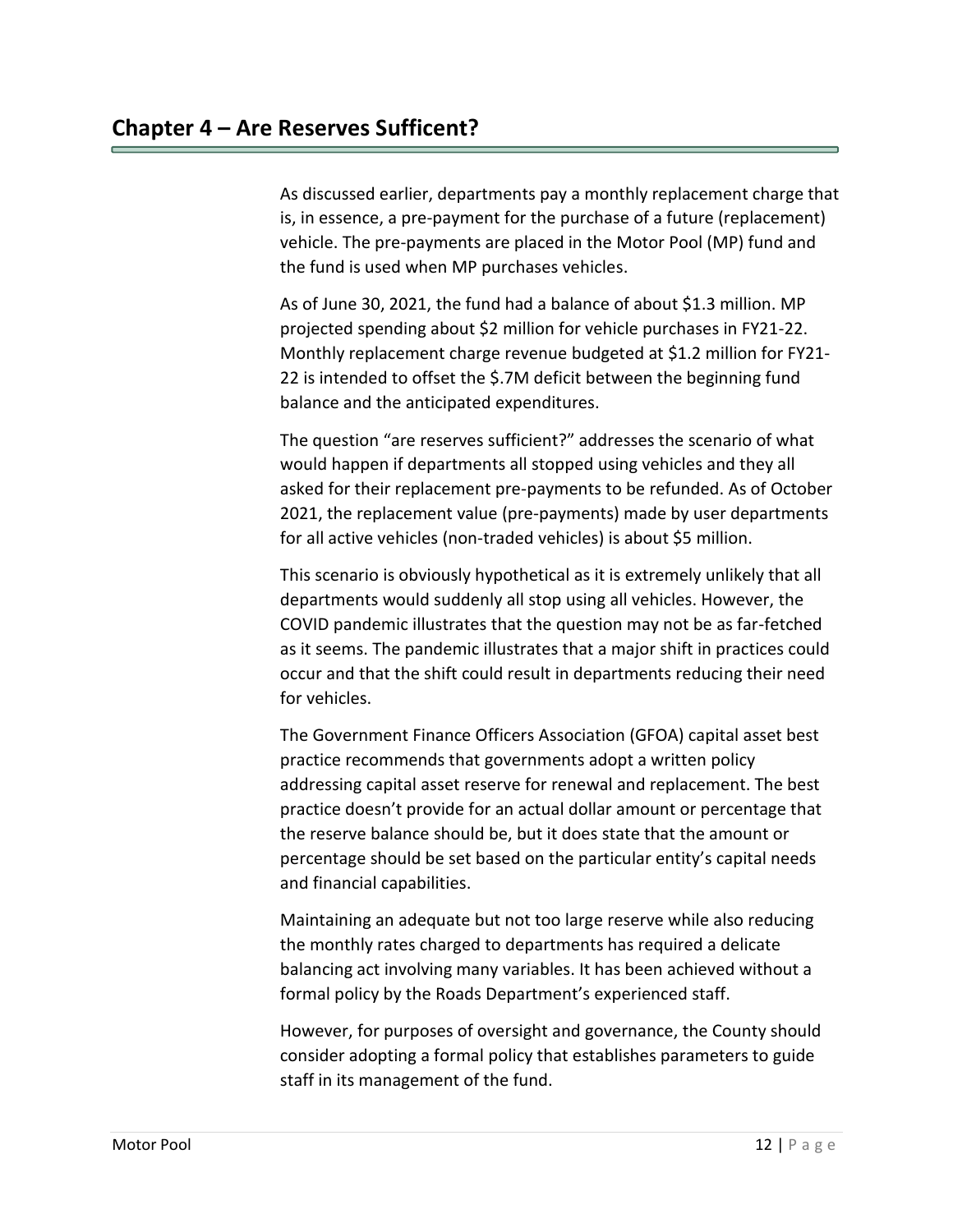# **Chapter 5 – Is the mileage rate (maintenance subcomponent) equitable?**

Mileage rates appear equitable, meaning that the maintenance rate charged for one type of vehicle is not subsidizing the cost of providing maintenance service to another type of vehicle. Because Sheriff vehicles account for such a large portion of the Motor Pool (MP) fleet and because they are driven in a manner that is different than how other vehicles are driven, we wanted to verify that maintenance rate was fair to all users.

Mileage rates are established to account for the expense of normal wear and tear and replacement parts ("maintenance subcomponent") plus the cost of fuel. The model for charging a flat per mile maintenance rate is based on the assumption that there is a direct and consistent relationship between mileage driven and the amount of work that a vehicle will need. The cost of damage caused by accidents and other reasons not considered normal wear and tear are billed directly to the departments and not included in the model.

We found that there was not a significant difference in maintenance costs between the Sheriff's Office vehicles and the rest of the pool. We also found this to be true during our FY2012-13 audit as well. However, in FY2012-13 the cost of outsourced work had not been consistently tracked and entered into the Fleet Focus system. As a result, in FY2012-13 we were unable to be as precise in determining the actual costs associated with each individual vehicle as we were in this audit.

We analyzed the data for 38 active vehicles that have been driven at least 90,000 miles to determine the relationship between mileage driven and actual expense of preventative maintenance and normal wear-and-tear repairs. For half of the 38 vehicles (19) the actual costs based on billable rates incurred divided by the actual number of miles driven resulted in a range of 12 to 17 cents per mile. For the other 19 vehicles, the lowest per mile cost was 7 cents and the highest was 30 cents.

Using the per mile model, MP charged 16 cents on average for the 38 vehicles reviewed, which equates to \$14,400 for 90,000 miles.<sup>1</sup> In general based on review of the 38 vehicles, the maintenance cost over

 $\overline{\phantom{a}}$ 

<sup>&</sup>lt;sup>1</sup> 90,000 miles multiplied by 16 cents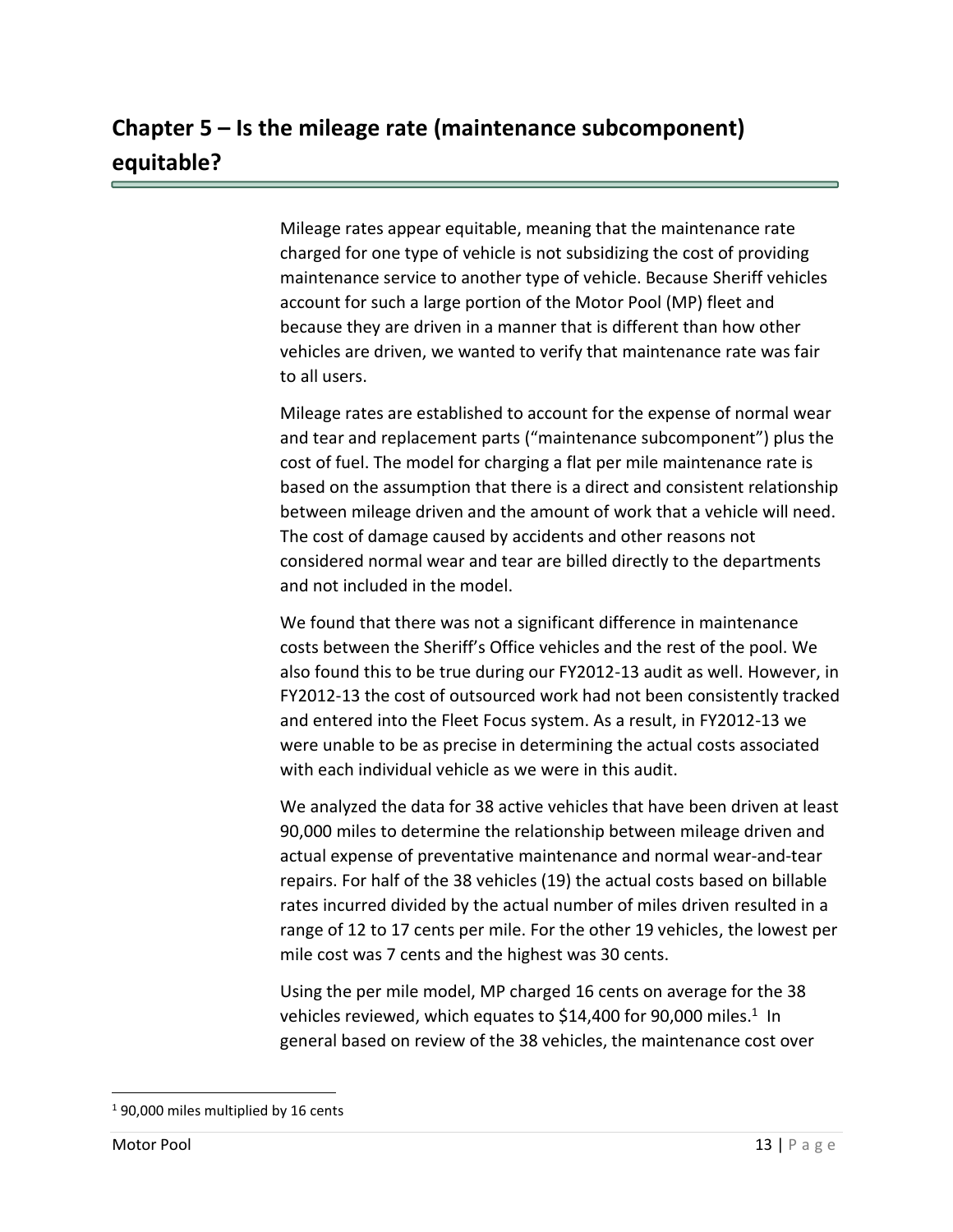the course of a vehicle's life was within plus or minus \$4,500 of the average cost of \$14,400.

The maintenance rate per mile system provides the benefits of predictability and stability for the user departments when budgeting. It also reduces the complexity and therefore time that is needed to prepare monthly billings for the user departments. Given that the data suggests the model is equitable and no subsidization is occurring, we see no reason to deviate from the current practice.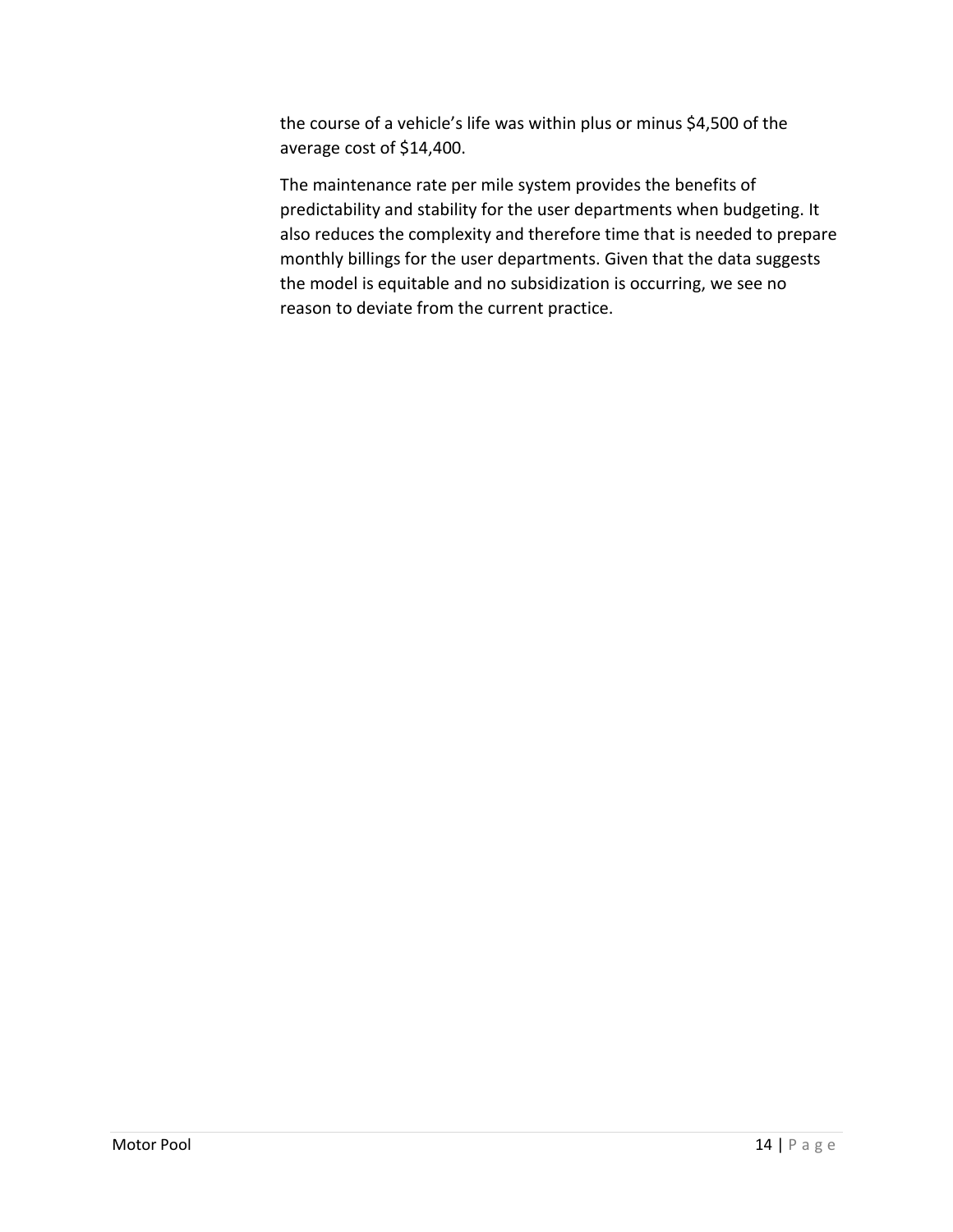1. Our one recommendation is that a policy be formalized to govern management of the size of Motor Pool Fund's reserve balance.

┑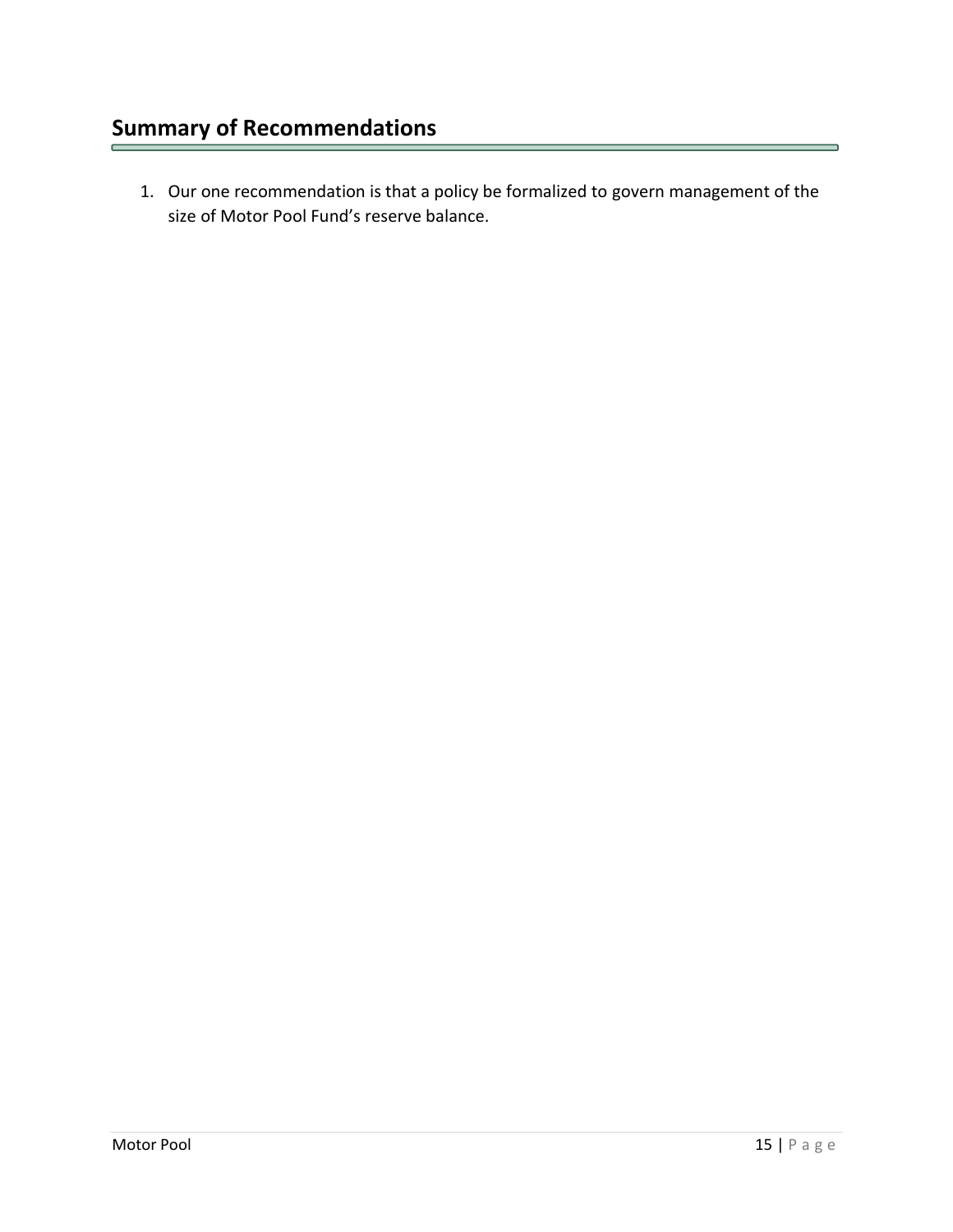

**Roads and Parks** Administration

**Steve Lambert** 

200 Antelope Rd.<br>White City, OR 97503<br>Phone: 541-774-6238 lambersm@jacksoncounty.org

Eric Spivak To: From: **Steve Lambert** Subject: Motor Pool Audit Date: May 6, 2022

This memo is in response to the Motor Pool Audit completed last month which reviewed the financial aspects of how the Motor Pool program charges user departments.

We are pleased that the audit found the financial practices to be sound and equitable. The audit did however recommend that the department consider working with county leadership to evaluate a formalized policy to establish parameters for the management of reserve balances. We agree with this recommendation and will explore options on how to implement it.

The Roads and Parks Department requested this audit and we are grateful to the Audit Division for your thorough review and assistance in helping the Motor Pool to provide quality and cost-effective service to the county.

 $C:$ J Domis Chad Helvey